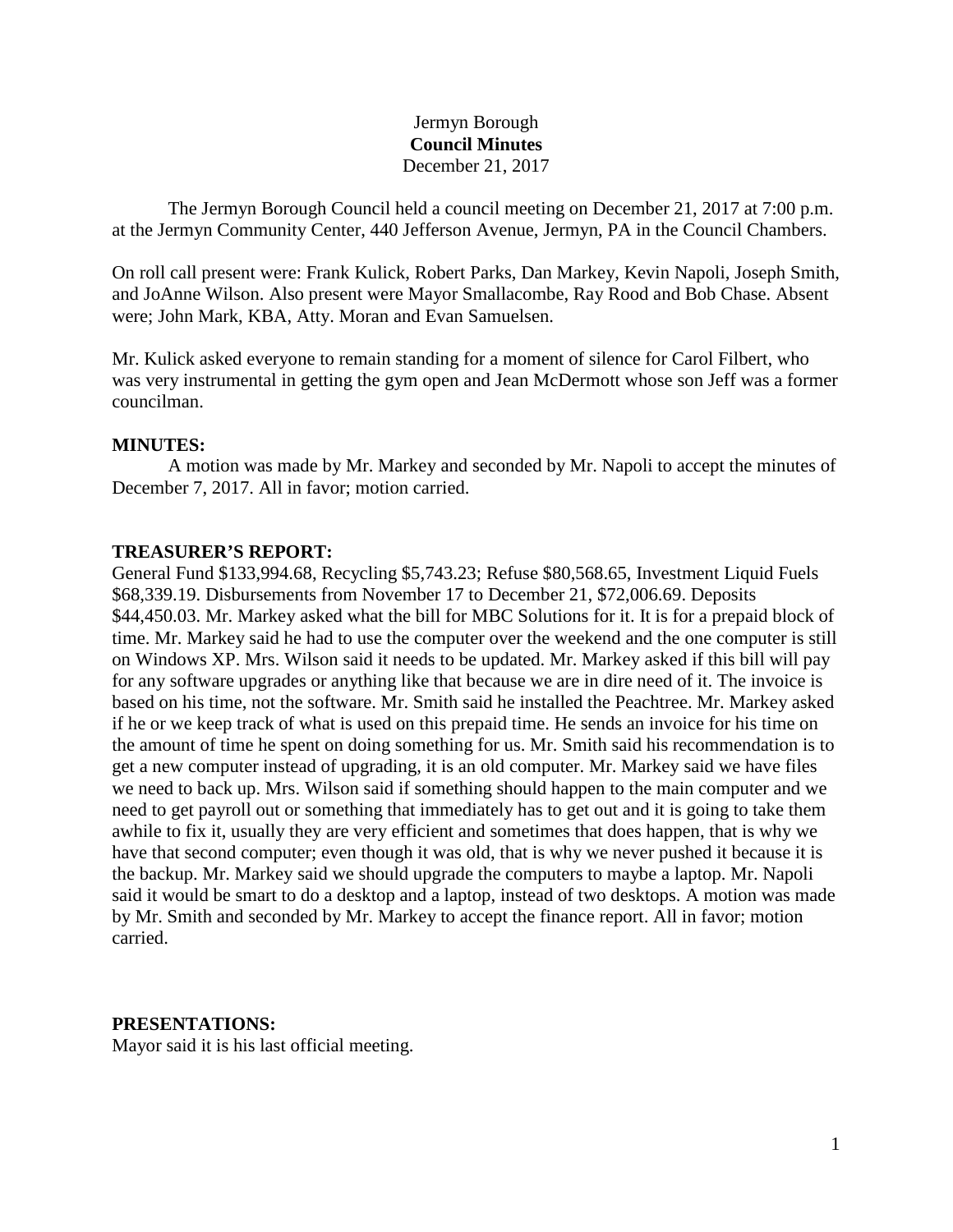**Walter Avery -** received a certificate of recognition, paying tribute to Walter Avery for his dedication to the community. Walter is a devoted Lions club member and also the Historical Society. Jermyn Borough Congratulates Walter Avery.

**Thomas Pidgeon –** Thomas received a certificate of recognition. Thomas is a student at Lakeland High School where he is an outstanding and recognized athlete. Thomas was selected for the 2017 All Region Football Team as a wide receiver. Jermyn Borough congratulates Thomas Pidgeon and best wishes in his High School Athletic Career.

**Dani-elle Kleha -** Dani-elle received a proclamation honoring Dani-elle. Dani-elle is a Nashville performing and recording artist. Dani-elle has performed on some of the most wellknown stages in Nashville. Jermyn Borough congratulates Dani-elle and best wishes within her music career.

**Mark Edwards-** Mark received a certificate of recognition. Mark was inducted into the 2017 United States Bowling Anthracite Hall of Fame. Jermyn Borough congratulates Mark for all of his accomplishments and dedication.

**JoAnne Wilson-** Jermyn Community Service Award Honoring JoAnne Wilson. Mayor said it was something he wanted to do for all of the help JoAnne has given the Borough since he has been here. In recognition of her tireless effort of the beautification of Jermyn, creation of the Memorial Garden, planting of 800 trees and WWI Park. The citizens of Jermyn extend their sincere gratitude. Mayor said it is for all of the help over all of the years, she is very instrumental.

**Robert Parks-** Mayor said Bob has helped with the Crime Watch, Events Committee, Shade Tree, Historical Society and DPW.

Robert served on council for 12 years and has been very instrumental for many of Jermyn's improvements. Robert served as the DPW chairman and council vice president. Jermyn Borough thanks Robert for all of his services he has provided to the Borough.

**Mayor Smallacombe-** Mr. Kulick presented Mayor with an award honoring Mayor Smallacombe. Bruce served as Mayor for 16 years. Bruce is well known for his involvements within Jermyn's organizations. He is a charter member of the Historical Society and the Annual Christmas concert. Bruce is also an active member in the Lion's club. Jermyn Borough thanks Mayor Smallacombe for all of his years of service as Mayor.

### **Police Report:**

Chief Arthur said the officers and the fire police did a traffic control for the light parade, citations were issued for ordinance violations for 614-616 Washington for garbage, and they try to put their garbage out again. The issue was addressed for them putting garbage next-door. The citations have been filed for the building owner and property manager. The juveniles from the park damage were identified and arrested. When court comes we are going to ask for community service and restitution. They had another incident recently where a juvenile was over on the East side spray painting things. This was a very good example of the Crime Watch working. One of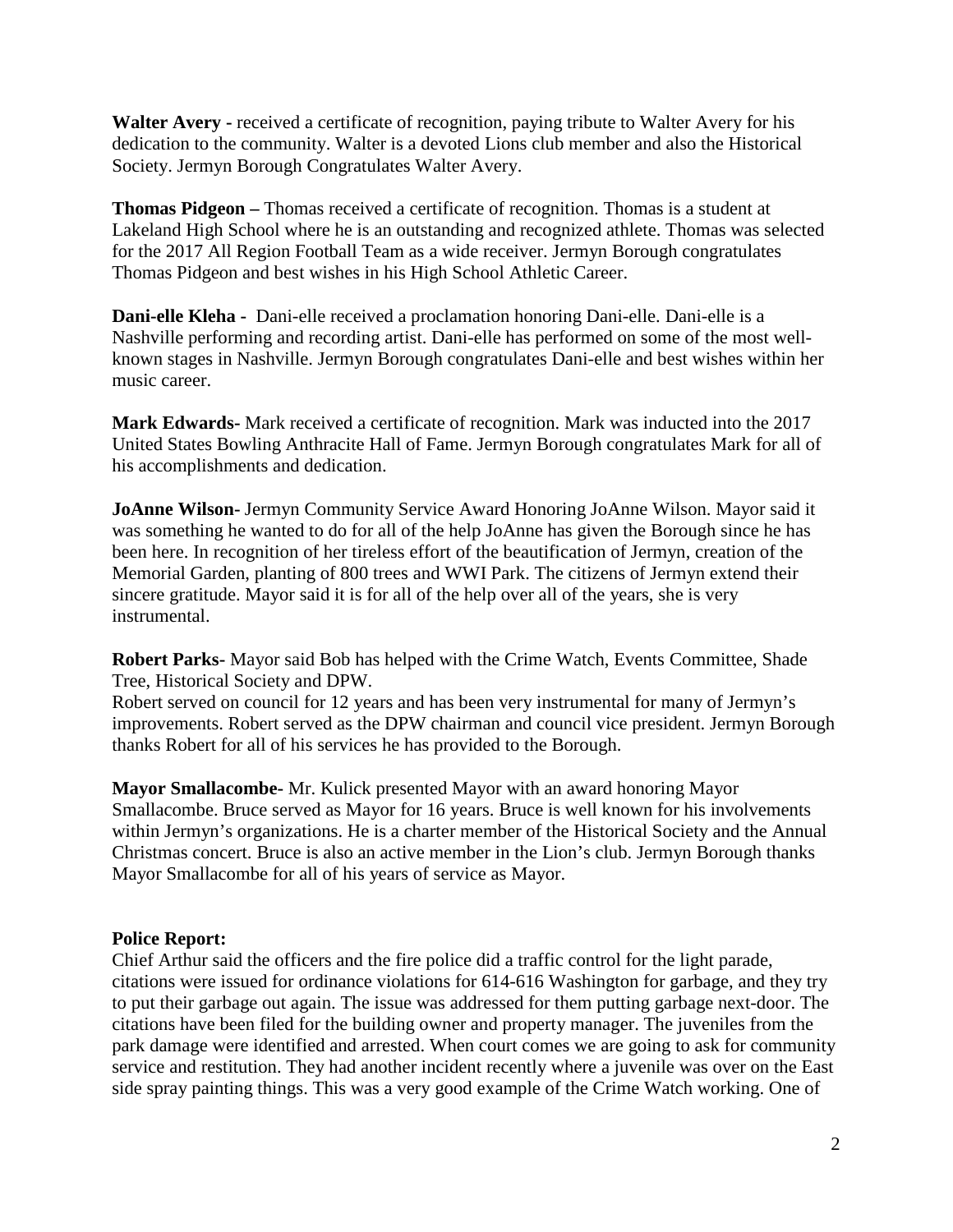the Crime Watch members observed spray paint over there in town and observed the suspect and notified the police immediately. An officer went over and did the investigation and spoke to the father and kid and he was arrested for criminal mischief. This is ideally how Crime Watch should work. Chief Arthur said the police cannot be everywhere, the member observed the activity and gave them all the information they needed to investigate. Police also arrested a Megan Law violator. The department of recertifications for this year are done. The camera at the Borough building on the side by the gym above the storage doors, it went dark at night. Chief Arthur called Mike Shea to make him aware of it, they replaced the camera. It may still be under warranty. All cameras are now working. There was a meeting with the bank with an emergency plan if there was ever a robbery. They are still doing house watch checks, some people are going down south for the winter.

Several notices have been put out regarding the snow removal. We had to tell people the Borough ordinance; it has to be removed within 24 hours of the storm. If there are issues with that, please call the police they will address it with the property owner. Total calls for the years are 4,190. They have been busy.

Mr. Smith thanked Chief Arthur, he had a family call him to see if they can watch their house for a funeral and the police were there right away. There was also a verbal altercation in front of Battenberg's and the police went right over. Mr. Smith thanked the police.

### **Mayor:**

Mayor thanked everyone that came out and helped with the light parade. Mayor thanked all the residents that came out and supported the  $25<sup>th</sup>$  Annual Christmas Show. A lot of hard work goes into doing these and the people of Jermyn enjoy it. Mayor said we have a new business in town, Colin's Beauty Salon on Rushbrook. He said it is packed all the time and hope it continues and hopefully the new Mayor can do a ribbon cutting ceremony there. Mayor said she is thinking about buying the building if things work out good, they fixed it up nice inside and it is busy.

Mayor thanked all of the police officers for the last 16 years that worked under him. They have done a great job. He thanked all the council, solicitors, council presidents, firemen, secretaries, managers, zoning officers. There have been a lot of good people that have done great things for the town. Mayor thanked Chief for doing a great job, the police dept. is running very well. He said hopefully the new Mayor gets a key to the police dept. Mayor said two things he has for the police dept. Mr. Napoli brought up the radar last meeting. Mayor has been against it since it came out and it is something we don't really need, we have the enrad system and we have the vascar. We have 25MPH speed limits. Mayor doesn't think it is necessary thing for a small town. It is an unnecessary expense that we do not need at this time, we do a good job patrolling our Borough and patrolling speeders. The ENRAD system works well.

Mayor said we did have a verbal agreement over the course of all the years he was here we did have a 5 mile radius that the officers can leave and go get lunch. It was abused in the past and then it got better. He would like to see the Borough put something like that in writing in the police manual so that the officers are not taking the police car and leaving town and going in excessive amounts of distances from the Borough. A 5 mile radius is plenty; you can still get to the Burger King in Carbondale and Eynon and still get something to eat without worrying about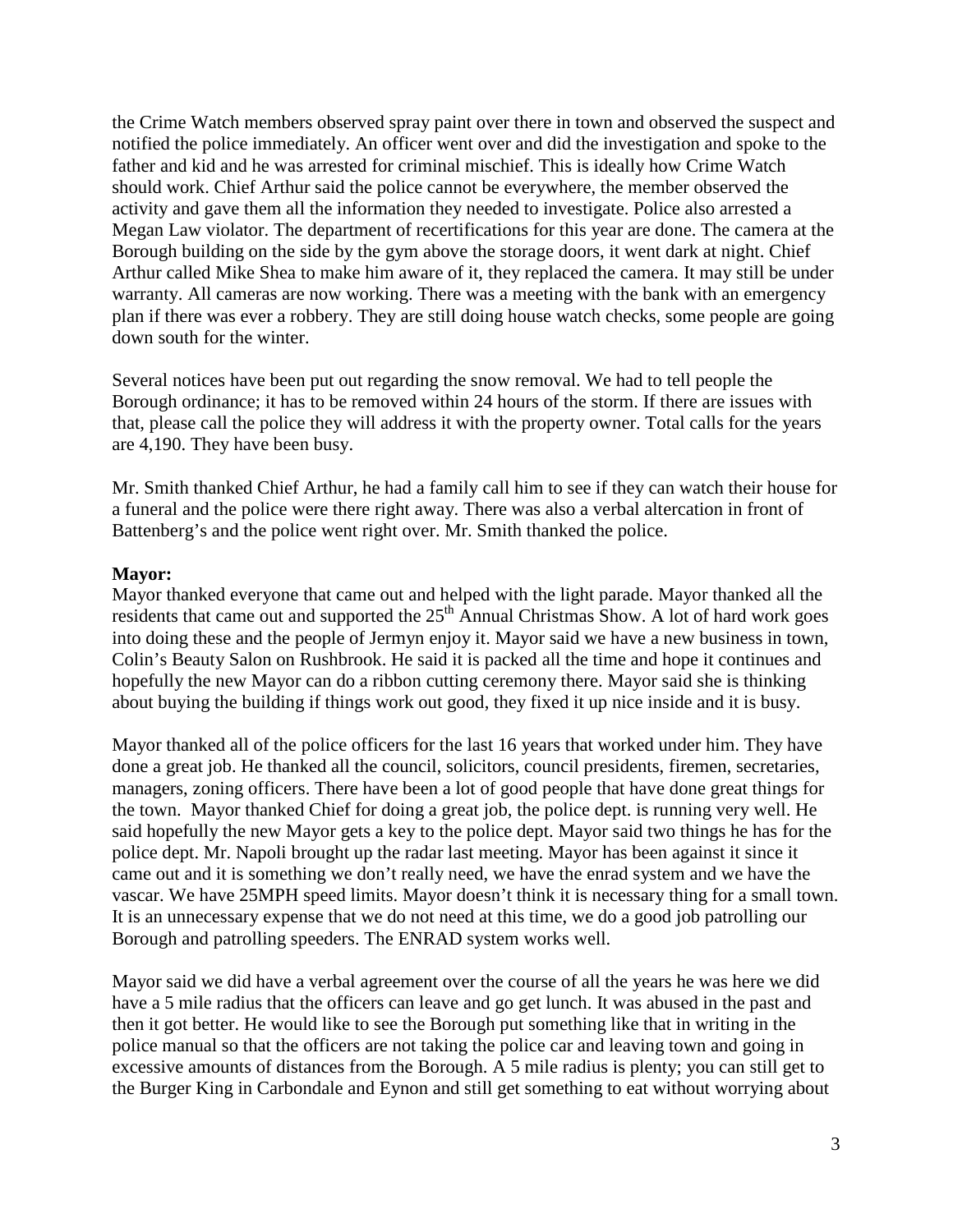seeing them somewhere else. The officers we have now are very good about it, it isn't a problem but it does present a problem and citizens see it and it is not good for the Borough.

Mayor thanked everyone that supported everything in Jermyn throughout the years. Jermyn will continue to prosper and grow. The new council is doing a great job as well as the Borough secretary has done a great job so far. Mayor thanked Mr. Chase and Mr. Rood for all they do.

## **Fire:**

Mr. Rood said a few years ago we implemented an active 911 system, which notifies us of a fire call. It was always on everyone's phone itself. His son Chris upgraded that they have monitors in the station now that when you come in and someone is coming to the station, you can see it on the monitor now. We have to put in we are going to the station or scene. It also gives a direction to where they are going on the map, to where the activity is. Right now, Chris and him are in the process are putting in where all of the hydrants are so when they get a call you can see exactly where the hydrants are before you leave the building. The size of the mains will also be in there.

Chief Arthur said there was an issue over Millenium with the parking, the guy across the street was parking on the sidewalk. Chief Arthur said where he is parking is actually on the curb but they had poles where the sidewalk was, technically where was marked before was the walkway. Technically he is not parking on the sidewalk, now the poles are gone. Whose job is that to make sure the poles are put back up and the problem is addressed. Mr. Chase said the new owner took over and he is not familiar with the new owner and he obviously wasn't made aware of the previous agreement with the parking. Before he bought the place or when he bought the places, the poles were moved. He doesn't think the new guy is made aware of the arrangements. Mr. Chase said it is the neighbor who decides to park and block everyone in.

### **LCAB:**

A motion was made by Mrs. Wilson to pay the 2018 LCAB membership dues for \$75.00, seconded by Mr. Markey. All in favor; motion carried.

### **Finance:**

Mr. Smith thanked the committee; they spent many hours and many nights working on it. Mr. Smith thanked the Borough Secretary. Mr. Smith also thanked Mr. Kulick. It was a good committee and we came out with a good budget. Mr. Smith said he thinks 2017; we did a good job in watching our line items. Everything came together for the first time in a long time.

**DPW:** Mr. Markey said they will wait until next month to discuss the garage. KBA is talking to USDA regarding the building on funding.

*Recreation:* The rec. committee is having their 3<sup>rd</sup> annual Christmas party tomorrow night in the gym at 6PM for all children 12 and under.

### **Public Safety:**

Mr. Napoli thanked Chief Arthur and the other officers. With Officer Calzola resigning it left open a lot of uncovered shifts. When someone cannot cover Chief Arthur does it on his own. Mr. Napoli said Chief Arthur has 1 week of vacation left which he usually takes the week of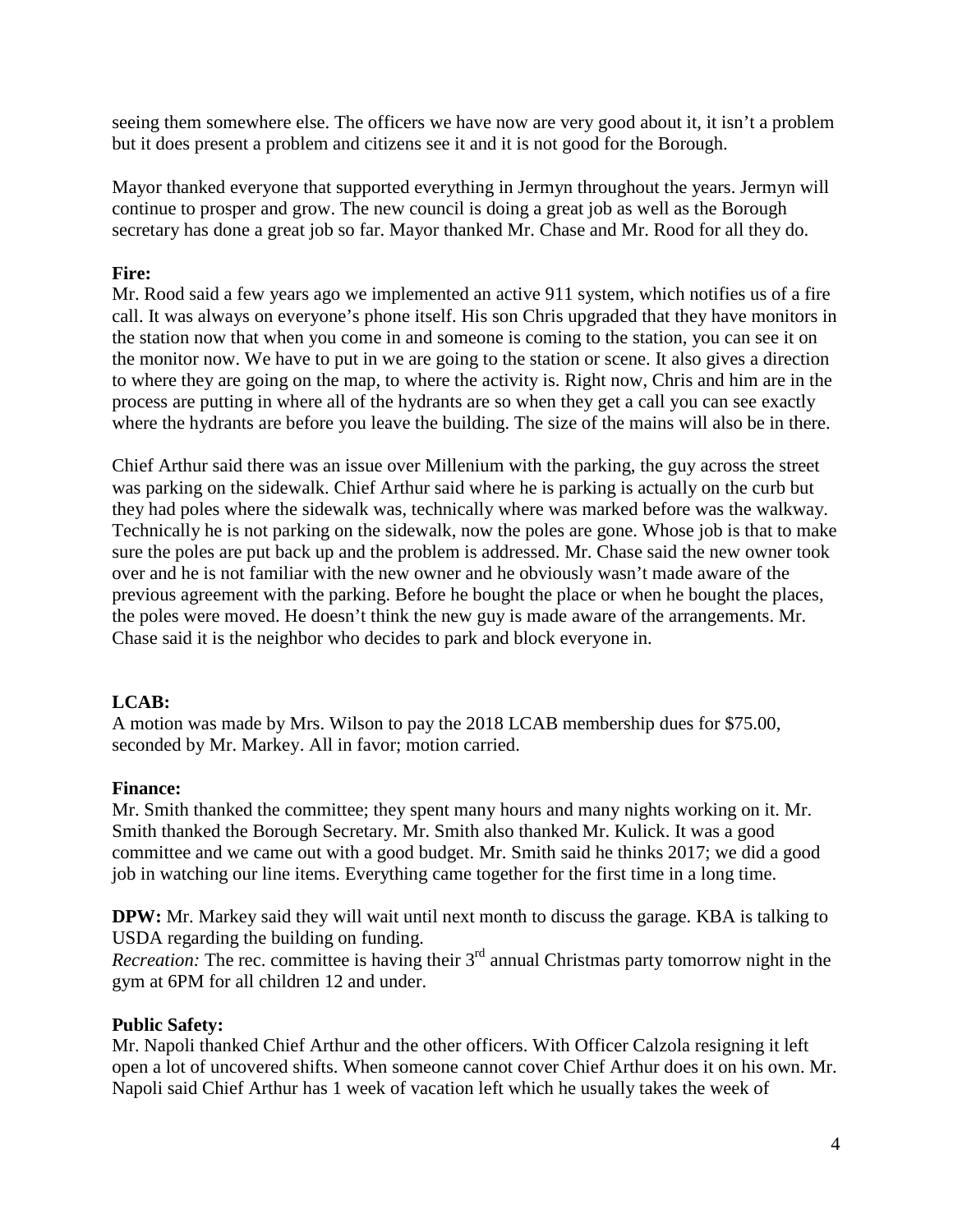Christmas, with Officer Calzola out, he cannot take the vacation. Chief Arthur asked Mr. Napoli to bring up if he can move the week he is owed over to next year because if he does not use the time he will lose it. Mrs. Wilson said suggested to use it in the beginning of 2018 so there is no confusion, she doesn't see a problem it's because an officer is not here. Mr. Napoli said with hiring a FT officer tonight and hiring the two PT officers there should not be an issue covering shifts in January. Mr. Kulick said the alternative would be to pay him; he's kind enough to push it into next year. Mr. Napoli made a motion for Chief Arthur to take his 1 week vacation for 2017 and move it to next year, seconded by Mr. Markey. All in favor; motion carried.

**Full-Time Officer:** Mr. Napoli said the Committee met tonight with patrolman Russo, who is a part time officer here. It is a recommendation to hire Officer Russo as our Full time Officer to begin the first pay period of the New Year. A motion was made by Mr. Napoli to hire Anthony Russo as a Full time patrolman second shift with a rate of \$17.00/hr. beginning the first pay period of the New Year in 2018, seconded by Mr. Smith. All in favor; motion carried. Mayor said he doesn't have any say after this but he still thinks the Borough should use the grant from the Federal Government, it doesn't come out until June but it's not a necessity to have an officer, its nice to have it, but I think we can wait until June and save the tax payers a lot of money by getting the grant. Mr. Smith said this was discussed thoroughly at the Finance meetings and there were a lot of discussions on the pros and cons on having full time vs a part time officer. At this point in time if we didn't have a full time officer, we still owe \$17,000 for the full time officer pension even though there isn't one. We are paying for two officers even though there would only be one. That was one of the positive things about having another officer. We felt that Jermyn is much better provided with Police coverage with a second officer because the reports that the finance committee got that it was getting harder and harder to fill shifts so to have continual coverage to provide the services that have been established in the past with Officer Calzola, we felt that best thing would be to hire a full time police officer. Mr. Smith said he thinks it's a good move and in addition the Finance Committee studied all the kinds of grants that we can possibly get for the 2017-2018 budgets and anything that comes up that would help decrease the costs to the Borough for a full time patrol officer, the committee will definitely look into it. Mr. Smith said we felt it was in the Borough's best interest to hire a full time officer. Mayor said he agrees a full time officer is needed he pushed for it for years. There is a federal grant that comes out every single year; it comes out in June every year.

Mr. Kulick asked if it's guaranteed we would even get the grant. Mayor said he doesn't know if it's guaranteed but we would have to apply for it, it's too late now. It should have been done years ago. Mr. Smith said he appreciates Mayor's position but in the interest of the Borough, rather than wait the 6 months we felt it was the best thing to do it now. Mr. Napoli said the Mayor's original comment was that it was nice to have but it wasn't necessary. Mayor said not right now. Mr. Napoli said Mr. Smith made the comment its necessary and you agreed with it. Mr. Napoli said it is necessary for the Borough to have two full time officers and the reason he knows that it is necessary just look at the difference that has been made in the past year with having two full time officers. Look what has been taken care of with issues happening in town. Mayor says he agrees with him he just thinks they should have taken advantage of the grant.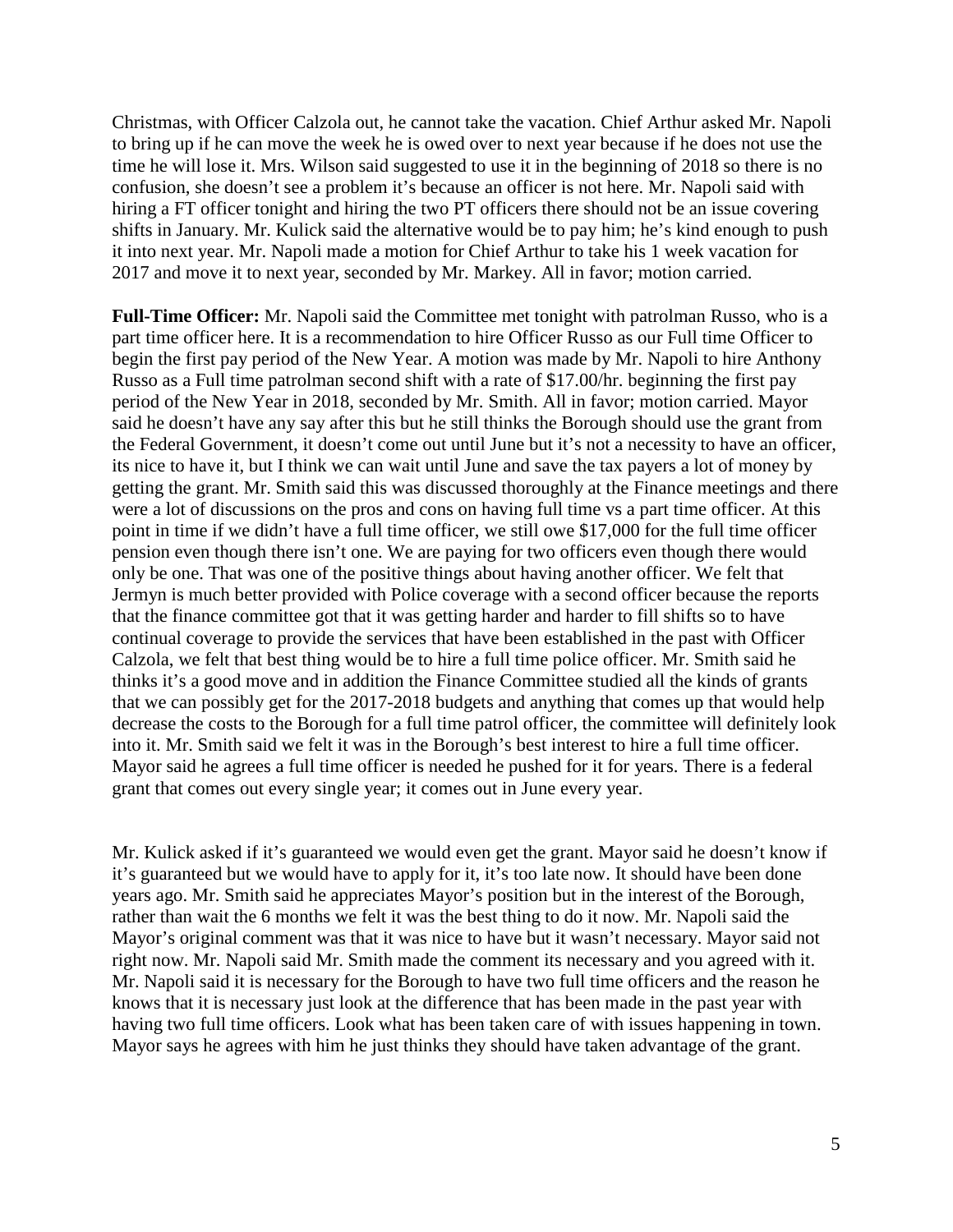**Doors:** Mrs. Wilson said it will be discussed in January.

### **MS4 Ordinance:**

Mr. Kulick said it was advertised and ready to be passed. A motion was made by Mr. Markey and seconded by Mr. Napoli to pass MS4 ordinance #15-17 regarding the storm water management ordinance. All in favor; motion carried.

## **Tax and Garbage for 2018:**

Mrs. Wilson made a motion seconded by Mr. Smith to allow the solicitor to prepare an ordinance establishing the tax millage rate for 2018 at 29 mills and the garbage fee at \$125.00. Mr. Markey said he thinks the solicitor should be here to be informed by council at meetings or send a representative at his office. All in favor; motion carried. Lou Demarco asked if we still pay the solicitor if he doesn't show up. Mr. Markey said he is on a retainer. Mr. Kulick said he should be here he won't argue with that. Mr. Kulick said other than the retainer which is \$400/month we have not paid him for anything else. Lou Demarco said it seems even when they send someone it seems like the person they send the person isn't updated on what is going on. Hopefully someone in January comes around. Lou Demarco asked if we know who put in for any other positions. The police chief and KBA put in so far.

# **Budget:**

Mr. Smith made a motion to adopt the 2018 budget which includes raises for all employees and holidays for Borough Secretary that are included in it already. Mr. Markey seconded, Mr. Markey asked if it has been inspected by anyone. No one has come in and looked at it. All in favor; motion carried. Mr. Kulick said the budget that we have is excellent, compared to previous budgets he has seen in the past, this is a really working budget. The Finance Committee did a fabulous job.

# **Meeting Dates 2018:**

Mr. Kulick said we can leave them as we are or we can change them. Mr. Kulick said with a work session if we want to do something we can't do it all we can do is talk about it. This way with two meetings we can talk about it and act on it. Mrs. Wilson said it was mentioned about the LCAB meetings; they only meet one a quarter. Mrs. Wilson said so it will be the 4<sup>th</sup> and 18<sup>th</sup> in January. Mr. Markey said no the  $2<sup>nd</sup>$  in January. Mr. Kulick said we can say that will be our meeting for the month. Mr. Kulick said he complained last time that they shouldn't have had a working meeting after the reorganization meeting. Mr. Markey said so does that mean we will have 3 meetings in January? Mr. Kulick said the reorganization meeting will take 3 minutes. Mrs. Wilson said we can just have one meeting in January and have the reorganization. Are we staying with the first and third Thursdays? Mr. Markey said if we went to the  $2<sup>nd</sup>$  and  $4<sup>th</sup>$ Thursdays so no one can miss the LCAB dinners. Mr. Napoli asked if we can table this to next meeting to have the input of the new council members. Mr. Kulick said it has to be advertised. Mr. Smith asked if we need two meetings a month. Mr. Markey said he thinks we do. Mr. Kulick said he likes two meetings a month. Mr. Parks said it is a good if something comes up. Mr. Smith asked if we have to meet on Thursdays. Mr. Napoli said he cannot do Monday's. Mr. Markey said he is good with Thursdays; they have never been a problem for him. A motion was made by